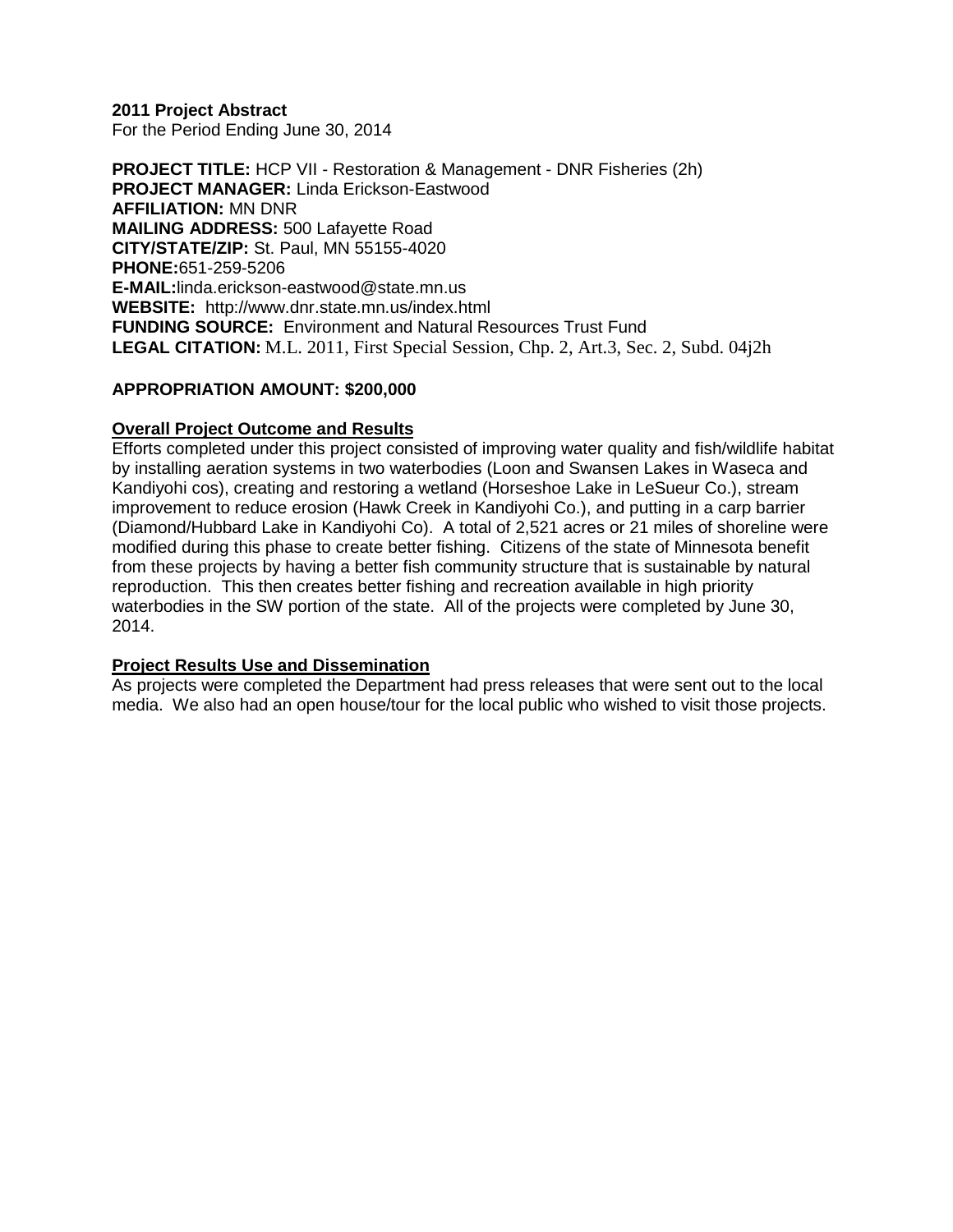

# **Environment and Natural Resources Trust Fund (ENRTF) M.L. 2011 Work Plan Main Document**

| Date of Status Update:          |  |
|---------------------------------|--|
| Date of Next Status Update:     |  |
| Date of Work Plan Approval:     |  |
| <b>Project Completion Date:</b> |  |

**Final Report Project Completed Date of Work Plan Approval:** 6/23/2011

**Project Completion Date: Is this an amendment request?** No

#### **Project Title: HCP VII - Restoration & Management - DNR Fisheries (2h)**

**Project Manager:** Linda Erickson-Eastwood **Affiliation:** MN DNR **Address:** 500 Lafayette Rd, Box 20 **City:** St Paul **State:** MN **Zipcode:** 55155

**Telephone Number:** (651) 259-5206 **Email Address:** linda.erickson-eastwood@state.mn.us **Web Address:** http://www.dnr.state.mn.us

#### **Location:**

#### **Counties Impacted:** Statewide

**Ecological Section Impacted:** Lake Agassiz Aspen Parklands (223N), Minnesota and Northeast Iowa Morainal (222M), North Central Glaciated Plains (251B), Northern Minnesota and Ontario Peatlands (212M), Northern Minnesota Drift and lake Plains (212N), Northern Superior Uplands (212L), Paleozoic Plateau (222L), Red River Valley (251A), Southern Superior Uplands (212J), Western Superior Uplands (212K)

| <b>Total ENRTF Project Budget:</b> | <b>ENRTF Appropriation \$:</b> | 200,000 |
|------------------------------------|--------------------------------|---------|
|                                    | <b>Amount Spent \$:</b>        | 200,000 |
|                                    | <b>Balance \$:</b>             |         |

**Legal Citation:** M.L. 2011, First Special Session, Chp. 2, Art.3, Sec. 2, Subd. 04j2h

#### **Appropriation Language:**

\$1,737,000 the first year and \$1,738,000 the second year are from the trust fund to the commissioner of natural resources for the acceleration of agency programs and cooperative agreements. Of this appropriation, \$125,000 the first year and \$125,000 the second year are to the commissioner of natural resources for agency programs and \$3,225,000 is for agreements as follows: \$637,000 the first year and \$638,000 the second year with Ducks Unlimited, Inc.; \$38,000 the first year and \$37,000 the second year with Friends of Detroit Lakes Wetland Management District; \$25,000 the first year and \$25,000 the second year with Leech Lake Band of Ojibwe; \$225,000 the first year and \$225,000 the second year with Minnesota Land Trust; \$200,000 the first year and \$200,000 the second year with Minnesota Valley National Wildlife Refuge Trust, Inc.; \$242,000 the first year and \$243,000 the second year with Pheasants Forever, Inc.; and \$245,000 the first year and \$245,000 the second year with The Trust for Public Land to plan, restore, and acquire fragmented landscape corridors that connect areas of quality habitat to sustain fish, wildlife, and plants. The United States Department of Agriculture, Natural Resources Conservation Service, is an authorized cooperating partner in the appropriation. Expenditures are limited to the project corridor areas as defined in the work program. Land acquired with this appropriation must be sufficiently improved to meet at least minimum habitat and facility management standards, as determined by the commissioner of natural resources. This appropriation may not be used for the purchase of habitable residential structures, unless expressly approved in the work program. All conservation easements must be perpetual and have a natural resource management plan. Any land acquired in fee title by the commissioner of natural resources with money from this appropriation must be designated as an outdoor recreation unit under Minnesota Statutes, section 86A.07. The commissioner may similarly designate any lands acquired in less than fee title. A list of proposed restorations and fee title and easement acquisitions must be provided as part of the required work program. An entity who acquires a conservation easement with appropriations from the trust fund must have a long-term stewardship plan for the easement and a fund established for monitoring and enforcing the agreement. Money appropriated from the trust fund for easement acquisition may be used to establish a monitoring, management, and enforcement fund as approved in the work program. An annual financial report is required for any monitoring, management, and enforcement fund established,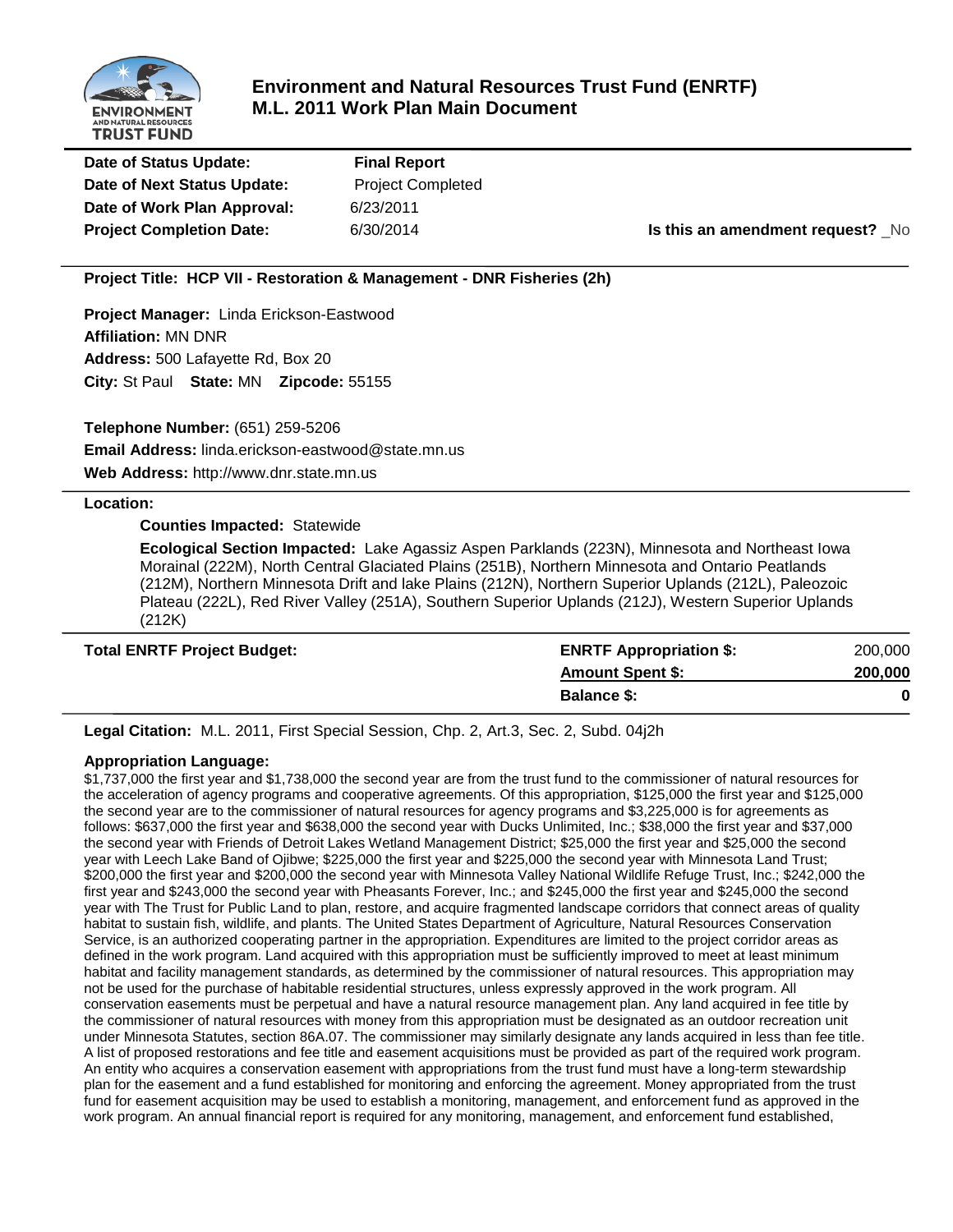including expenditures from the fund. This appropriation is available until June 30, 2014, by which time the project must be completed and final products delivered.

## **I. PROJECT TITLE: : HCP7-2h Restoration & Management–DNR Fisheries**

**II. PROJECT SUMMARY:** This project will include administering and managing aquatic restoration and habitat improvement work that will be done on public areas and provide technical advice for private land work. Lake management plans and project proposals are drafted for each water body that direct the work that is needed to be done at that site. Existing sites will be assessed by area fisheries staff. The results of this review will be prioritized by regional and central office staff and will be looked at in reference to the work that is being done by others in the HCP Partnership. Once this prioritized list of projects is completed, then area staff will implement the needed actions through contracts and use of temporary staff as needed. There will be up to3.5 miles or 35 acres of rivers, streams, or lakes benefited from this proposal. Through these combined efforts we are improving and protecting habitat for aquatic species in our lakes, streams, and their surrounding sensitive shorelands more effectively and efficiently than would otherwise be possible.

## **III. PROJECT STATUS UPDATES:**

#### **Project Status as of December 2011**: Nothing to report

**Project Status as of June 2012:** A number of projects were completed and funded with other funds due to issues with loading budgets using the new accounting system SWIFT. We have two projects that are currently in the design stage or just about to be bid: two aeration systems for Swenson Lake (Kandiyohi Co) and the Lake Washington (LeSuer Co) culvert modification. We also have joined forces with the Section of Wildlife to help fund the Diamond/Hubbard Lake (Kandiyohi Co.) barrier. The barrier project is currently being designed/bid and will be implemented this summer.

**Project Status as of December 2012:** A number of projects were completed and funded with other funds due to issues with loading budgets using the new accounting system SWIFT.

- The two aeration systems for Swenson Lake have been purchased and will be installed on Swenson Lake during the winter of 2012-13. The aeration units will affect 109 acres of water.
- During the engineering phase of the Lake Washington (LeSuer Co) culvert modification, it was determined this project was on private land and could not be funded with these funds.
- Horseshoe Lake AMA in LeSuer County (Habitat Corridor #10) was added when the Lake Washington project was discontinued. We are presently doing a Joint Powers Agreement between the State and the South Central Technical Service Area for the engineering portion of the wetland restoration project. The project will restore approximately 2.5 acres of wetlands on the 85 acre AMA. The entire project will be completed by July 1, 2013.
- Construction of the Diamond/Hubbard Lake Fish Barrier (Kandiyohi County) is substantially complete. The innovative design of this structure utilizes perforated aluminum pipes and a rip-rap mound that serve as a barrier for carp passage from Diamond Lake into Hubbard Lake and the rest of the shallow lakes in the chain. It is anticipated that this structural barrier coupled with periodic winter kills of carp in these shallow lakes will enhance aquatic vegetation, water quality, and wildlife habitat conditions. The watershed area affected by this barrier is approximately 13.6 acres. The barrier will provide protection to approximately 450 acres of water.

**Project Status as of June 2013:** A number of projects were completed, dropped, out for bid, or funded with other funds.

- Diamond/Hubbard Lake Fish Barrier (Kandiyohi County) was completed.
- Lake Washington Culvert Project was discontinued.
- Horseshoe Lake AMA, Loon Lake Aeration, and Hawk Creek Corridor projects are being bid.
- Waterville AMA Invasive Control was funded from another source so no longer on the LCCMR list

## **Project Status as of December 2013:**

- Horseshoe Lake AMA was seeded in November of 2013
- Loon Lake Aeration project was completed.
- Hawk Creek Corridor Project is in progress.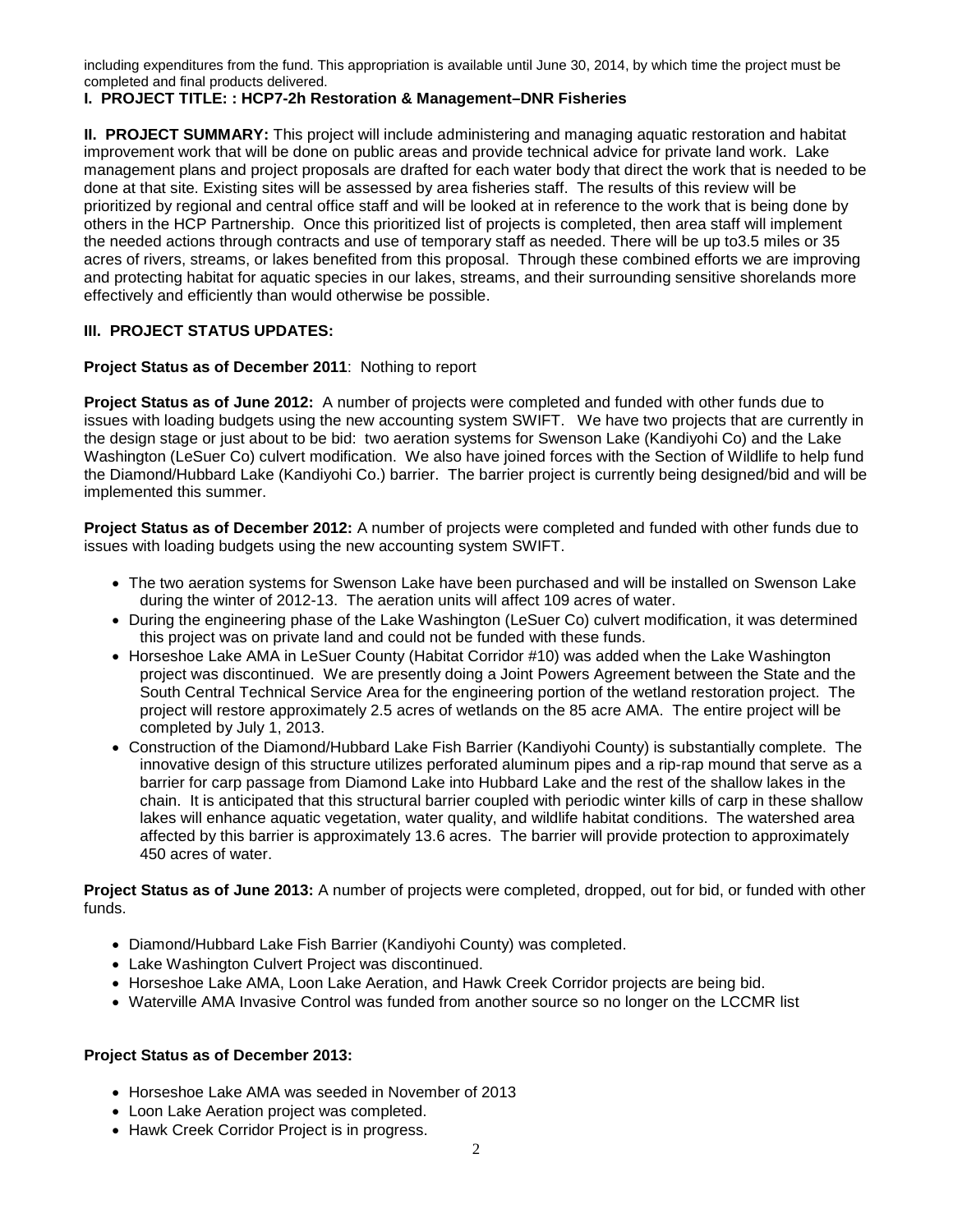• Waterville AMA Invasive Control was funded from another source

# **Project Status as of June 30, 2014:**

- Horseshoe Lake AMA was completed in December 2013.
- Hawk Creek Corridor Project was completed in June 2014.

# **Final Report Summary –**

## **Overall Project Outcome and Results**

Efforts completed under this project consisted of improving water quality and fish/wildlife habitat by installing aeration systems in two waterbodies (Loon and Swansen Lakes in Waseca and Kandiyohi cos), creating and restoring a wetland (Horseshoe Lake in LeSueur Co.), stream improvement to reduce erosion (Hawk Creek in Kandiyohi Co.), and putting in a carp barrier (Diamond/Hubbard Lake in Kandiyohi Co). A total of 2,521 acres or 21 miles of shoreline were modified during this phase to create better fishing. Citizens of the state of Minnesota benefit from these projects by having a better fish community structure that is sustainable by natural reproduction. This then creates better fishing and recreation available in high priority waterbodies in the SW portion of the state. All of the projects were completed by June 30, 2014.

## **Project Results Use and Dissemination**

As projects were completed the Department had press releases that were sent out to the local media. We also had an open house/tour for the local public who wished to visit those projects.

# **IV. PROJECT ACTIVITIES AND OUTCOMES:**

## **ACTIVITY 1:** Restoration

**Description:** Aquatic habitat work may include but is not limited to invasive control to restore or reestablish habitats impacted by them, stream channel restorations, installation of aeration systems, spawning area development, dam modifications, bank stabilization, plantings of native vegetation, fish barrier installation projects that occur adjacent to or in lakes and streams, and erosion control, and culvert improvements for fish passage. Also included will be monies to pay for surveys, engineering design, and legal assistance. Temporary project staff or intermittent labor will be hired as needed to implement aquatic habitat improvements. Cultural and environmental reviews in addition to necessary permits will be completed as required.

## **Summary Budget Information for Activity 1:**

| <b>ENRTF Budget:</b> | \$200,000 |
|----------------------|-----------|
| <b>Amount Spent:</b> | \$200,000 |
| <b>Balance:</b>      | S 0       |

## **Activity Completion Date:**

| <b>Outcome</b> |                                                                                                       | <b>Completion</b> | <b>Budget</b> |
|----------------|-------------------------------------------------------------------------------------------------------|-------------------|---------------|
|                |                                                                                                       | <b>Date</b>       |               |
|                | 1. 3.5 miles or 35 acres of waterbodies benefited from habitat<br>work such as the following projects | June 2013         | \$200,000.00  |
|                | 1. Crocker Creek near Faribault Shoreland Habitat --- done<br>already with other funds                | ΝA                | \$0.00        |
|                | 2. Swenson Lake Aeration Kandiyohi County --- 2 -- \$15,713                                           | Sept 2012         | \$15,713.00   |
| 3.             | Diamond/Hubbard Lake Fish Barrier Kandiyohi County --<br>\$72,000                                     | Nov 2012          | \$65,973.40   |
|                | 4. Wakanda Lake Shoreland Habitat Kandiyohi County --- done<br>with other funds                       | ΝA                | \$0.00        |
|                | 5. Eagle Lake Shoreland Habitat Otter Tail County --- done<br>already with other funds                | NА                | \$0.00        |
|                | 6. Hattie Lake Aeration - Stevens Coty --- done with other funds                                      | NА                | \$0.00        |
| 7.             | Lake Washington Culvert LeSuer Co. --- \$50,000                                                       |                   | \$0.00        |
| 8.             | Technical Assistance on aquatic habitat work                                                          | Ongoing           | \$0.00        |
|                | 9. Horseshoe Lake AMA, LeSuer Co. -- \$82,000                                                         | Nov 2013          | \$65,589.00   |
|                | 10. Waterville AMA Invasive control--- done with other funds                                          | NA.               | \$0.00        |
|                | 11. Loon Lake aeration - Waterville                                                                   | <b>July 2013</b>  | \$9,990       |
|                | 12. Hawk Creek Corridor - Kandiyohi Co - Spicer                                                       | June 2014         | \$63,499      |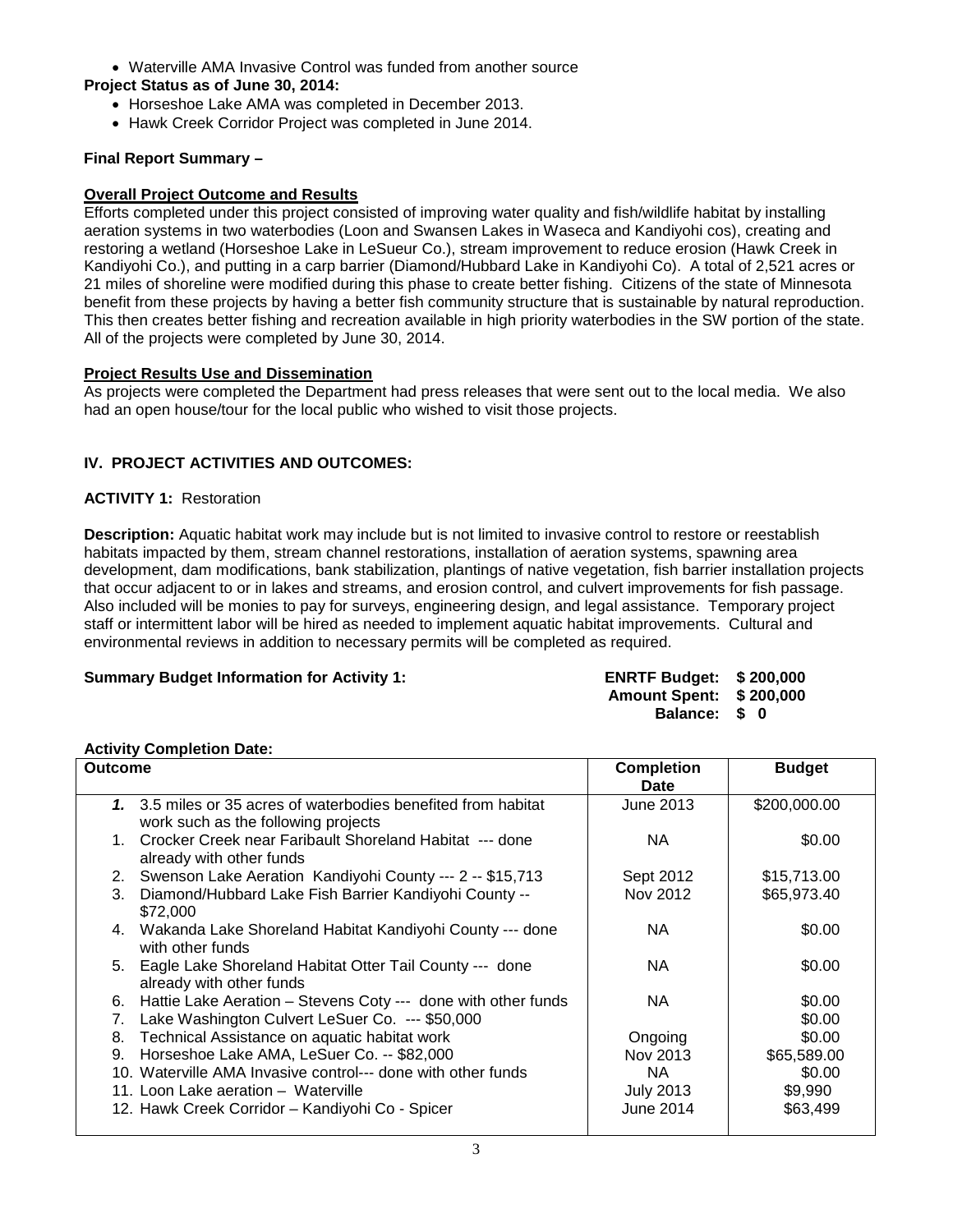## **Activity Status as of December 2011**: Nothing to report

## **Activity Status as of June 2012:**

- 1. Crocker Creek Shoreland Habitat (near Faribault) --- Completed fall of 2011 with other funds. Professional services costs covered by this funding.
- 2. Swenson Lake Aeration (Kandiyohi County) --- Two aeration units have been purchased and will be installed this summer -- \$14,748.75
- 3. Diamond/Hubbard Lake Fish Barrier (Kandiyohi County) Working with partners to finish the design and get bids. Anticipate starting construction this summer at a cost of \$72,000.
- 4. Wakanda Lake Shoreland Habitat (Kandiyohi County) --- Completed spring of 2011 with other funds. Professional services costs covered by this funding
- 5. Eagle Lake Shoreland Habitat (Otter Tail County) --- Completed spring of 2011 with other funds. Professional services costs covered by this funding
- 6. Hattie Lake Aeration (Stevens County) --- Purchased prior to getting these funds, so no longer part of the project.
- 7. Lake Washington Culvert (LeSuer County) --- Have requested design work and will bid this summer. Installation to occur this fall or winter. Anticipated costs of \$50,000 as our share to do the work. Additional costs and continued maintenance to be done by partners.
- 8. Technical Assistance on aquatic habitat work --- Nothing to report at this time.
- 9. Professional Services have been made in the amount of \$5,000 to date.

## **Activity Status as of December 2012:**

2. Swenson Lake Aeration --- Aeration systems were purchased and will be installed this winter.

3. Diamond/Hubbard Lake Fish Barrier (Kandiyohi County) – Work on this construction project is complete. Total contract cost was \$65,973. Total cost to date for DNR engineering professional services during the construction phase was \$4,251. Due to a delay in invoicing, there will be one additional invoice from DNR engineering in January 2013. Anticipated final project cost is \$72,000.

7. Lake Washington Culvert --- Staff worked with the landowners and county to try and secure the land in public ownership. After a lot of discussions, it was determined that the project was not going to be able to go forward since the land was going to stay in private ownership. The resources are now being used to move the Horseshoe Lake AMA wetland restoration project forward.

10. Horseshoe Lake AMA -- Horseshoe Lake AMA is in the LCCMR Habitat Corridor #10. A Joint Powers Agreement is being drawn up to have the South Central Technical Service Area finish the engineering on the project. Bids should go out in late December and awarded in January. The project will be completed by June 30, 2013.

## **Activity Status as of May 2013:**

2. Swenson Lake Aeration --- Aeration systems were purchased and will be installed this winter.

3. Diamond/Hubbard Lake Fish Barrier (Kandiyohi County) – Work on this construction project is complete. Total contract cost was \$65,973. Total cost to date for DNR engineering professional services during the construction phase was \$4,251. Due to a delay in invoicing, there will be one additional invoice from DNR engineering in January 2013. Anticipated final project cost is \$72,000.

7. Lake Washington Culvert --- Staff worked with the landowners and county to try and secure the land in public ownership. After a lot of discussions, it was determined that the project was not going to be able to go forward since the land was going to stay in private ownership. The resources are now being used to move the Horseshoe Lake AMA wetland restoration project forward.

9. Horseshoe Lake AMA -- Horseshoe Lake AMA is in the LCCMR Habitat Corridor #10. The South Central Technical Service Area finished the engineering plans and the bids should be awarded by mid-May and the final project should be completed by June 30, 2013.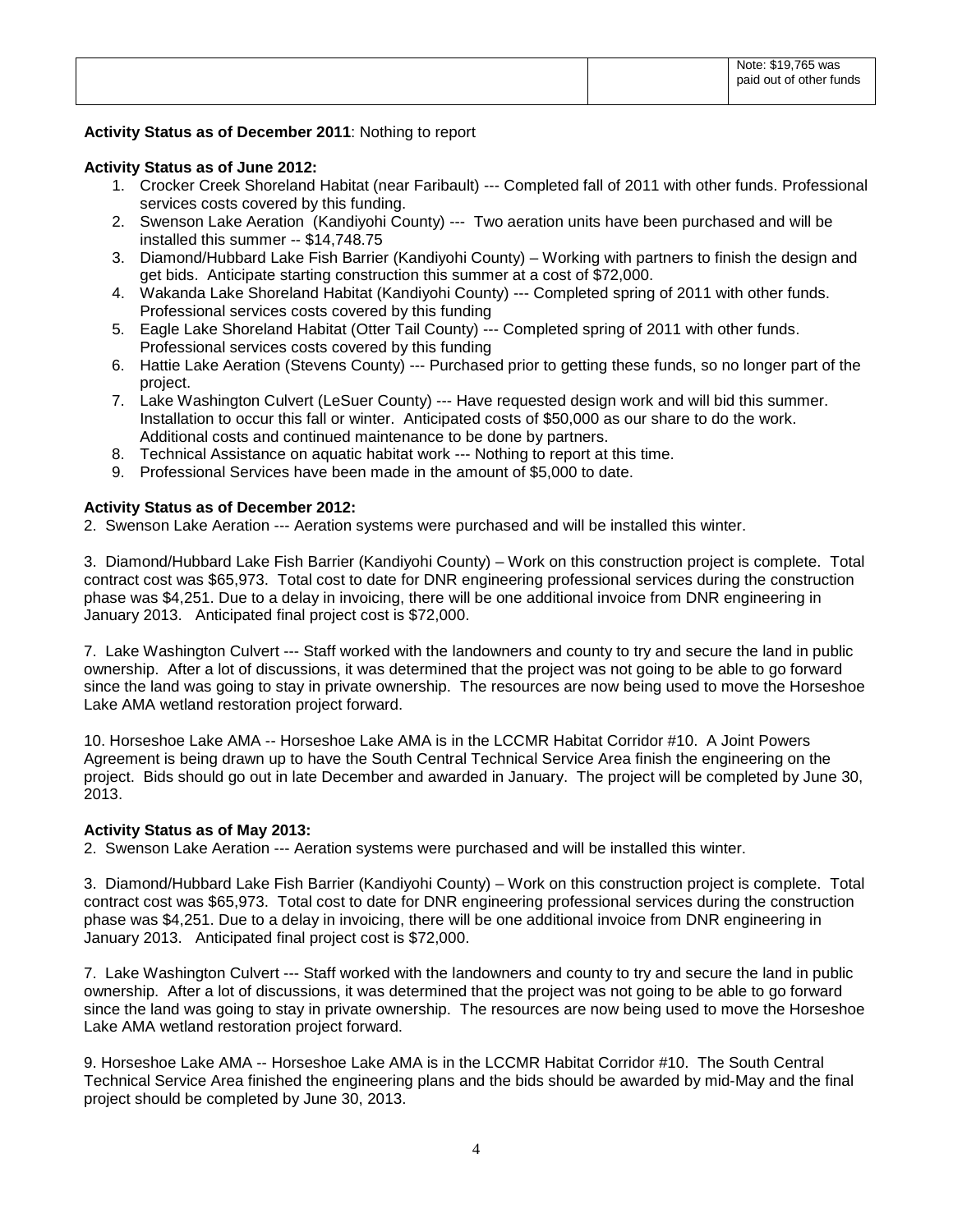10. Waterville AMA Invasive Control – Project was funded from another source so no longer on the LCCMR list

11. Loon Lake Aeration – Business office has sent out the project for bids. Project should be completed by June 30,2013.

12. Hawk Creek Corridor – In the process of obtaining bids. Should be done by June 30, 2013.

#### **Activity Status as of December 2013:**

9. Horseshoe Lake AMA -- Horseshoe Lake AMA is in the LCCMR Habitat Corridor #10. The South Central Technical Service Area finished the engineering plans and the bid was awarded. The primary construction was finished by July, 2013 and the dormant seeding was completed in November, 2013. Final payment should be made by January, 2013.

11. Loon Lake Aeration – Project was completed by July 30, 2013.

12. Hawk Creek Corridor – In the process of obtaining bids. Project will be completed by June, 2014.

**8/1/2014 -** Amendment Request - This is a request to retroactively approve shifting of funds between categories to reflect how funds were spent.

Amendment Approved retroactively by LCCMR 8-25-2014

#### **Final Report Summary:**

Citizens of the state of Minnesota benefit from these projects by having a better fish community structure that is sustainable by natural reproduction. This then creates better fishing and recreation available in high priority waterbodies in the SW portion of the state. All of the projects were completed by June 30, 2014. The projects consisted of improving water quality and fish/wildlife habitat by installing aeration systems in two waterbodies (Loon and Swansen Lakes in Waseca and Kandiyohi cos), create and restore a wetland (Horseshoe Lake in LeSueur Co.), stream improvement to reduce erosion (Hawk Creek in Kandiyohi Co.), and put in a carp barrier (Diamond/Hubbard Lake in Kandiyohi Co). A total of 2,521 acres or 21 miles of shoreline were modified during this phase to create better fishing. See details in table below.

|   |                       |                | Geographic<br>Coordinates |                  |                    |               |                                |                    |            |                  |            | <b>Proposed Fee</b><br>Title or |                    |
|---|-----------------------|----------------|---------------------------|------------------|--------------------|---------------|--------------------------------|--------------------|------------|------------------|------------|---------------------------------|--------------------|
|   | <b>Acquisition or</b> |                | Format: [Deg.]° [Min.]'   |                  | Estimated          |               |                                |                    |            | # of             |            | Easement                        |                    |
|   | Restoration           |                | [Sec.]" [Hemis.]          | <b>Estimated</b> | <b>Annual PILT</b> |               |                                | <b>Activity</b>    |            | <b>Shoreline</b> | Type of    | Holder                          |                    |
| # | <b>Parcel Name</b>    | Latitude       | Longitude                 | Cost             | <b>Liabilities</b> | County        | <b>Ecological Significance</b> | <b>Description</b> | # of Acres | <b>Miles</b>     | Landowner  | (if applicable)                 | <b>Status</b>      |
|   |                       |                |                           |                  |                    |               | Improve water quality and      |                    |            |                  |            |                                 |                    |
|   |                       |                |                           |                  |                    |               | fish/wildlife habitat by       |                    |            |                  |            |                                 |                    |
|   | Diamond/Hubbard       |                |                           |                  |                    |               | preventing carp from entering  |                    |            |                  |            | <b>DNR Fisheries</b>            |                    |
|   | Lake Fish Barrier     | 45° 10'        | $94^{\circ}49'$           |                  |                    |               | wetland complex which drains   | Install Fish       |            |                  |            | Fish Trap                       | Completed          |
|   | Kandiyohi County      | 18.1"N         | 17.1"E                    | 65,973 \$        |                    | - Kandiyohi   | into Public Fishing Lake       | Barrier            | 2,200      |                  | 17 Private | Easement                        | 12/4/12            |
|   | Swenson Lake          |                |                           |                  |                    |               |                                |                    |            |                  |            |                                 |                    |
|   | Aeration Kandiyohi    | 45° 16'        | $95^\circ 8'$             |                  |                    |               | Prevent Winterkill in Public   | Install Surface    |            |                  |            |                                 | <b>Completed</b>   |
|   | County                | 17.7"N         | 10.2"E                    | $15,713$ \$      |                    | Kandiyohi     | <b>Fishing Lake</b>            | Aerators           | 109        |                  | 2 Public   | <b>NA</b>                       | 6/24/12            |
|   |                       |                |                           |                  |                    |               |                                |                    |            |                  |            | <b>DNR Waters</b>               |                    |
|   |                       |                |                           |                  |                    |               | Reduce erosion, enhance stream |                    |            |                  |            | Dam/Fisheries                   |                    |
|   | Hawk Creek            | 45° 10'        | $95^\circ 0'$             |                  |                    |               | channel formation, improve     | <b>Stream</b>      |            |                  |            | Fish Trap                       | Completed by       |
|   | Headwaters Project    | 18"N           | 42.7"E                    | 63,499 \$        |                    | Kandiyohi     | habitat                        | Restoration        |            |                  | 0.6 Public | Easement                        | 6/30/14            |
|   |                       |                |                           |                  |                    |               |                                | Wetland            |            |                  |            |                                 |                    |
|   |                       | 44° 15'        | 93°32'                    |                  |                    |               |                                | Creation/Resto     |            |                  |            |                                 | Completed          |
|   | 2 Horshoe Lake AMA    | 47.1" N        | 31.6" E                   | 64,589 \$        |                    | 7,275 LeSueur | Wetland Creations/Restoration  | ration             | 85.2       |                  | 1 AMA      |                                 | $0$ 12/30/13       |
|   |                       | $44^{\circ}4'$ | 93° 31'                   |                  |                    |               |                                |                    |            |                  | City of    |                                 |                    |
|   | Loon Lake Aeration    | 52.9" N        | 6.0" E                    | $9,990$ \$       |                    | Waseca        | Sustainable Urban Fishery      | Aeration           | 125 N/A    |                  | Waseca     |                                 | 0 Completed 6/7/13 |

## **V. DISSEMINATION:**

**Description:** Accomplishment Reports and press releases will be made available at [http://www.mnhabitatcorridors.org](http://www.mnhabitatcorridors.org/)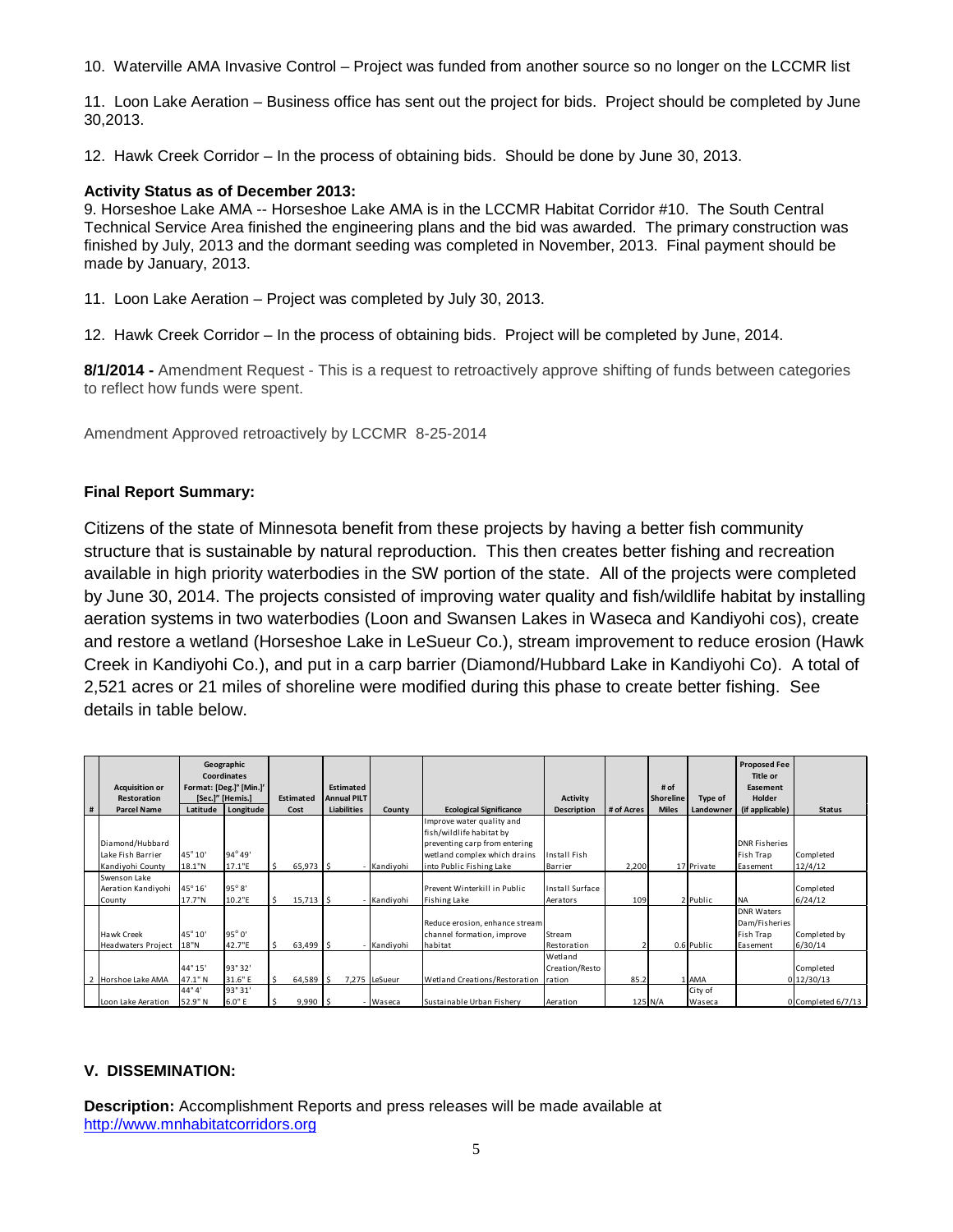**Status as of June 2012**: Nothing done at this time.

**Status as of June 2013:** Those projects that were completed had press releases that were sent out to the local media. We also had an open house/tour for the local public who wished to visit those projects that have been completed.

## **Status as of December 2013:** Nothing to report

## **Final Report Summary:**

Citizens of the state of Minnesota benefit from these projects by having a better fish community structure that is sustainable by natural reproduction. This then creates better fishing and recreation available in high priority waterbodies in the SW portion of the state. All of the projects were completed by June 30, 2014. The projects consisted of improving water quality and fish/wildlife habitat by installing aeration systems in two waterbodies (Loon and Swansen Lakes), create and restore a wetland (Horseshoe Lake), stream improvement to reduce erosion (Hawk Creek), and put in a carp barrier (Diamond/Hubbard Lake). A total of 2,521 acres or 21 miles of shoreline were modified during this phase.

## **VI. PROJECT BUDGET SUMMARY:**

| <b>Budget Category</b>                            | \$ Amount | <b>Explanation</b>                                                                                                                                                                                                                                             |
|---------------------------------------------------|-----------|----------------------------------------------------------------------------------------------------------------------------------------------------------------------------------------------------------------------------------------------------------------|
| Personnel:                                        | \$0       | Two student workers to work each summer and contract<br>the DNR Construction crew and SE Habitat crews as<br>needed -----<br>Change: We did not use any outside staff paid from<br>these funds to do this work. Moved to actual<br>implementation of projects. |
| Professional/Technical Contracts:                 | \$6,975   | Historical/cultural review contract with Historical Society,<br>engineering, design work ----<br>Change: Did not require as much PT so moved \$13,025<br>to implementation of projects                                                                         |
| <b>Service Contracts</b>                          | \$163,425 | Private contractors as per state bid process --- \$20,000<br>moved from personnel to this category. Moved \$13,025<br>from PT to this category. Moved \$400 from PS to this<br>category. Moved \$2,000 from travel to this category                            |
| Equipment/Tools/Supplies:                         | \$20,000  | For materials like rocks and plants, fleet, and equipment<br>rentals. Also up to two aeration systems                                                                                                                                                          |
| <b>Professional Services for Habitat</b><br>Work: | \$9,600   | Engineering, designs, boundary work, AG office<br>Change: Did not need as much PS so moved \$400 to<br>implementation of projects.                                                                                                                             |
| Travel Expenses in MN:                            | \$0       | Change: Did not use these funds for this cost, so moved<br>them to implementation of projects.                                                                                                                                                                 |
| TOTAL ENRTF BUDGET: \$200,000                     |           |                                                                                                                                                                                                                                                                |

## **A. ENRTF Budget:**

## **Explanation of Use of Classified Staff:**

Seasonal DNR construction crew and SE Habitat crews are called back annually if specific project funding is available. The work they would do if used on these projects would be development of project specifications for bid packages, oversee engineering designs, heavy equipment operator work, approval of contracted work, and maintenance reviews.

## **Explanation of Capital Expenditures Greater Than \$3,500:** NA

## **Number of Full-time Equivalent (FTE) funded with this ENRTF appropriation: 1.25 FTE**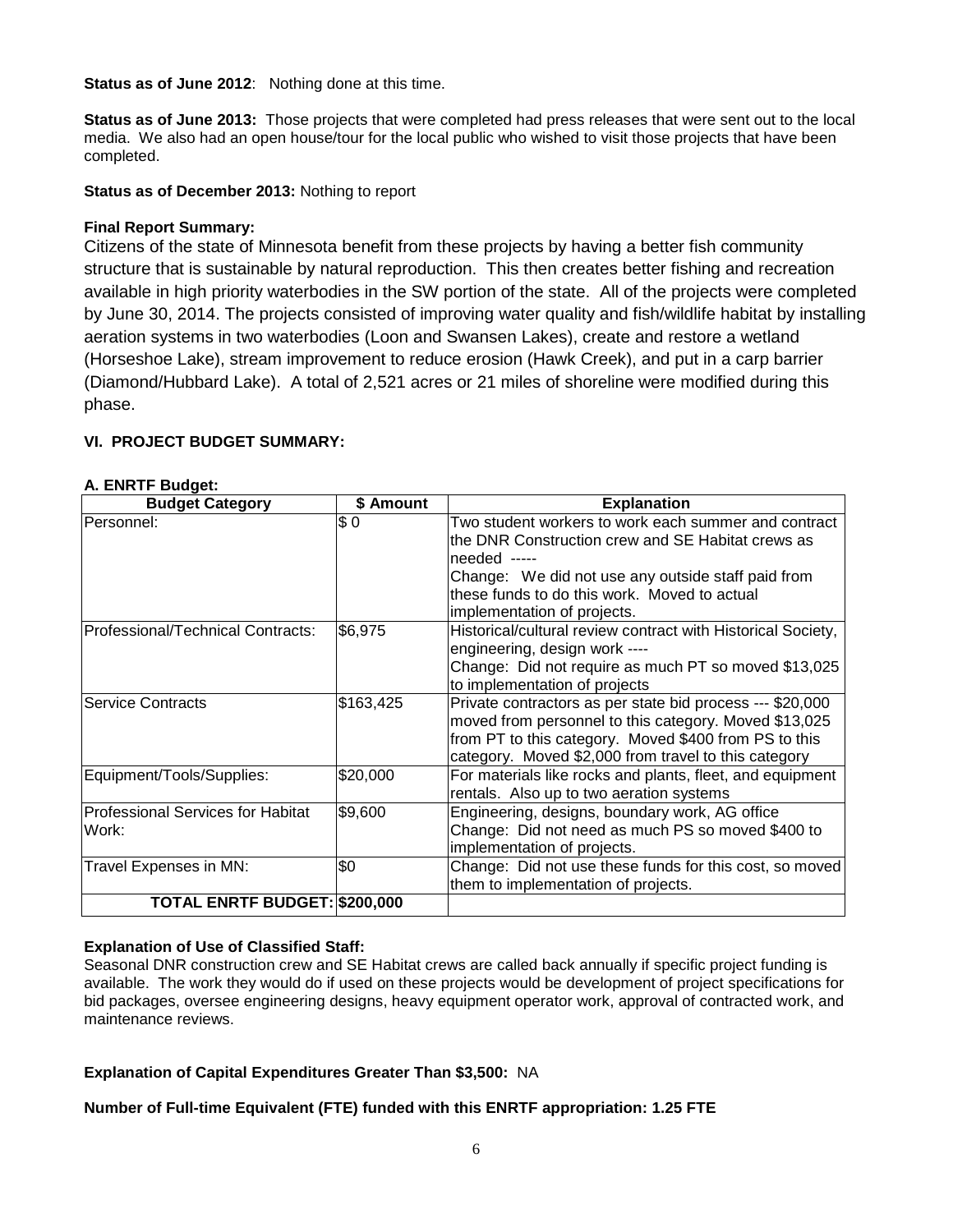#### **B. Other Funds:**

| <b>Source of Funds</b>    | \$ Amount<br><b>Proposed</b> | \$ Amount<br><b>Spent</b> | Use of Other Funds     |
|---------------------------|------------------------------|---------------------------|------------------------|
| Non-state                 |                              |                           |                        |
|                           | ٠D                           |                           |                        |
| <b>State</b>              |                              |                           |                        |
|                           | \$10,000                     | \$0                       | <b>Shared services</b> |
| <b>TOTAL OTHER FUNDS:</b> |                              |                           |                        |

## **VII. PROJECT STRATEGY:**

#### **A. Project Partners:**

Minnesota DNR Division of Fisheries and Wildlife staff – Site identification and evaluation, project prioritization, project design and oversight and some project implementation.

HCP Partners working in the same area to coordinate efforts

Local lake associations, lake improvement districts and sportsman's groups – Design assistance, labor and equipment, electricity costs, and leases.

**B. Project Impact and Long-term Strategy:** This project will help protect and upgrade habitat improvement on disturbed water bodies and will look at ways to partner with others local units of government to address watershed issues that are beyond the scope of the Department. It will also provide increased fishing opportunities and improved water quality to support game fish populations and other wildlife. It is important to the economy and way of life in Minnesota to ensure that the Department can continue to provide quality fishing and fishing opportunities around the state. In the future additional funds will be needed to continue to maintain and upgrade these important habitat resources. Sources of funding beyond LCCMR will be looked at including license fees, stamp fees, Midwest Glacial lakes Partnership, National Fish and Wildlife Foundation, LCCMR, and LSOHC funds.

#### **C. Spending History:**

| $\bullet$ . $\bullet$ $\bullet$ |            |                |           |           |           |
|---------------------------------|------------|----------------|-----------|-----------|-----------|
| <b>Funding Source</b>           | M.L. 2005  | M.L. 2007      | M.L. 2008 | M.L. 2009 | M.L. 2010 |
|                                 | or         | or             | or        | or        | or        |
|                                 | FY 2006-07 | <b>FY 2008</b> | FY 2009   | FY 2010   | FY 2011   |
| <b>ETF</b>                      | 200,000    | 100,000        | 50.000    | 50,000    | 100,000   |
| <b>Trout Stamp</b>              | 261,000    | 150,000        | 207,000   | 107,000   |           |
| Game and Fish                   | 300,000    | 394,000        | 250,000   | 200,000   |           |
|                                 |            |                |           |           |           |

**VIII. ACQUISITION/RESTORATION LIST: see above and as separate file**

**IX. MAP(S): see attached separate file**

**X. RESEARCH ADDENDUM: NA**

#### **XI. REPORTING REQUIREMENTS:**

**Periodic work plan status update reports will be submitted not later than December 30, 2011, June 30, 2012, December 30, 2012, June 30, 2013, and December 30, 2013. A final report and associated products will be submitted between June 30 and August 1, 2014 as requested by the LCCMR.**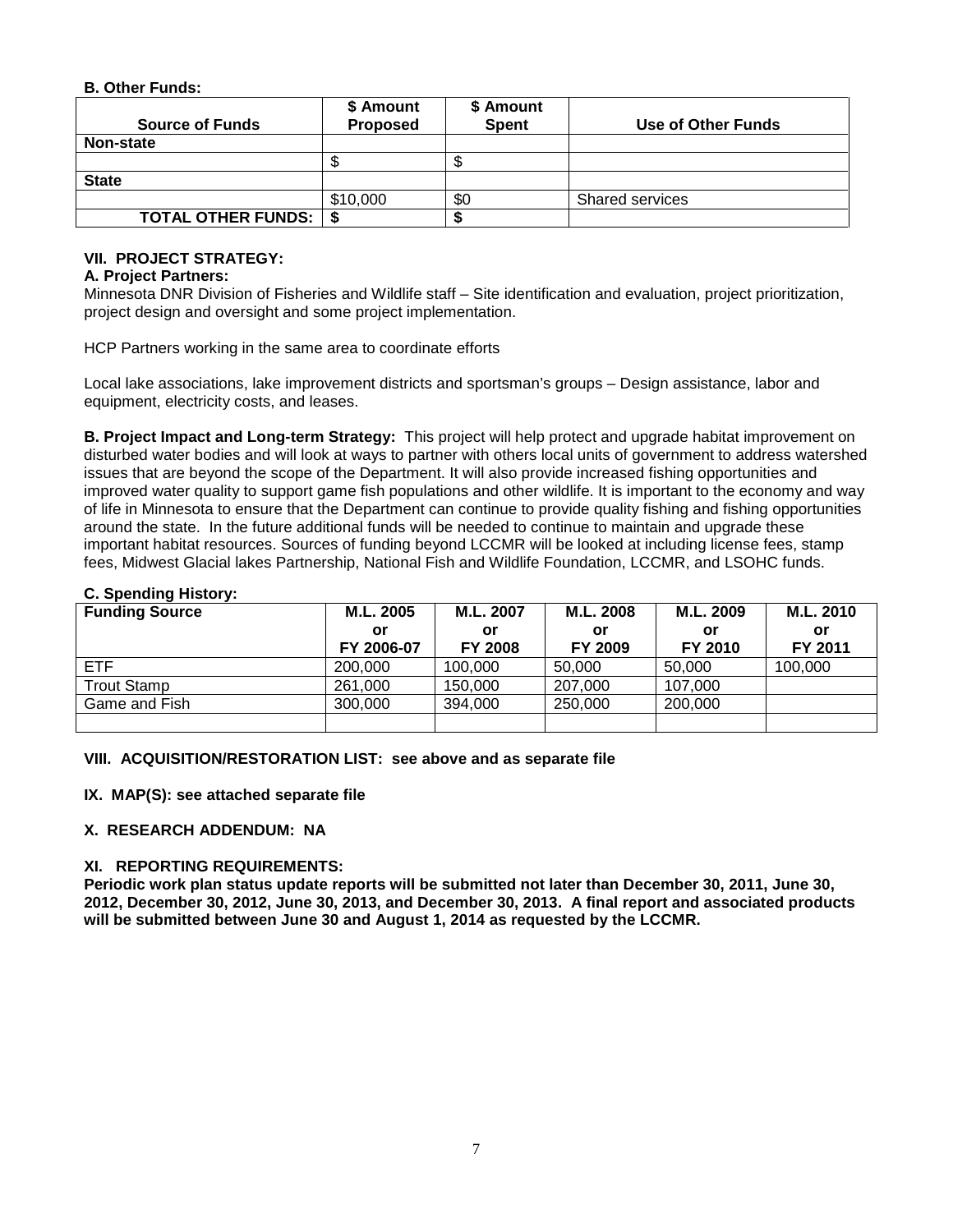| Attachment A: Budget Detail for M.L. 2011 (FY 2012-14) Environment and Natural Resources Trust Fund Projects       |                    |                     |                |
|--------------------------------------------------------------------------------------------------------------------|--------------------|---------------------|----------------|
| Project Title: HCP7-2h Restoration & Management-DNR Fisheries                                                      |                    |                     |                |
| Legal Citation: M.L. 2011, First Special Session, Chp. 2, Art.3, Sec. 2, Subd. 04j2h                               |                    |                     |                |
| Project Manager: Linda Erickson-Eastwood                                                                           |                    |                     |                |
| M.L. 2011 (FY 2012-14) ENRTF Appropriation: \$200,000                                                              |                    |                     |                |
| Project Length and Completion Date: June 30, 2014                                                                  |                    |                     |                |
| Date of Update: August 1, 2014                                                                                     |                    |                     |                |
| This update reflects a retroactive request to move monies                                                          |                    |                     |                |
| between categories to reflect how it was spent.                                                                    |                    |                     |                |
| <b>ENVIRONMENT AND NATURAL RESOURCES TRUST</b>                                                                     | <b>Activity 1</b>  |                     |                |
| <b>FUND BUDGET</b>                                                                                                 | <b>Budget</b>      | <b>Amount Spent</b> | <b>Balance</b> |
| <b>BUDGET ITEM</b>                                                                                                 | <b>Restoration</b> |                     |                |
| <b>Personnel (Wages and Benefits)</b>                                                                              |                    |                     |                |
| Position/Position Type 1 Two student workers to work each                                                          | 0                  |                     | 0              |
| summer (unclassified) No benefits                                                                                  |                    |                     |                |
| Position/Position Type 2 DNR Habitat Crews: Seasonal<br>DNR construction crew and SE Habitat crews (classified) as | $\Omega$           |                     | $\Omega$       |
| needed. Total of 0.25 FTE. No benefits.                                                                            |                    |                     |                |
|                                                                                                                    |                    |                     |                |
| <b>Professional/Technical Contracts</b>                                                                            | 6,975              | 6,975               | 0              |
| Historical Society to do cultural reviews                                                                          |                    |                     |                |
| State Purchasing low bidder for design work, engineering, etc                                                      |                    |                     |                |
| <b>Service contracts</b>                                                                                           | 163,425            | 163,425             | $\Omega$       |
| State Purchasing low bidder for specific work to install habitat                                                   |                    |                     |                |
| projects                                                                                                           |                    |                     |                |
|                                                                                                                    |                    |                     |                |
| Equipment/Tools/Supplies<br>Two aeration systems                                                                   | 20,000             | 20,000              | 0              |
| Rock or other materials                                                                                            |                    |                     |                |
| Plants                                                                                                             |                    |                     |                |
| Capital equipment over \$3,500                                                                                     |                    |                     |                |
| (List specific items. Add rows as needed.)                                                                         |                    |                     |                |
| <b>Fee Title Acquisition</b>                                                                                       |                    |                     |                |
| <b>Easement Acquisition</b>                                                                                        |                    |                     |                |
| <b>Professional Services for Habitat Work</b>                                                                      | 9,600              | 9,600               | 0              |
| <b>Printing</b>                                                                                                    |                    |                     |                |
| <b>Travel expenses in Minnesota</b>                                                                                |                    |                     | 0              |
| Mileage, lodging, meals as per state contract language.                                                            |                    |                     |                |
| Other (Describe the activity and cost - be specific)                                                               |                    |                     |                |
| <b>COLUMN TOTAL</b>                                                                                                | \$200,000          | \$200,000           | \$0            |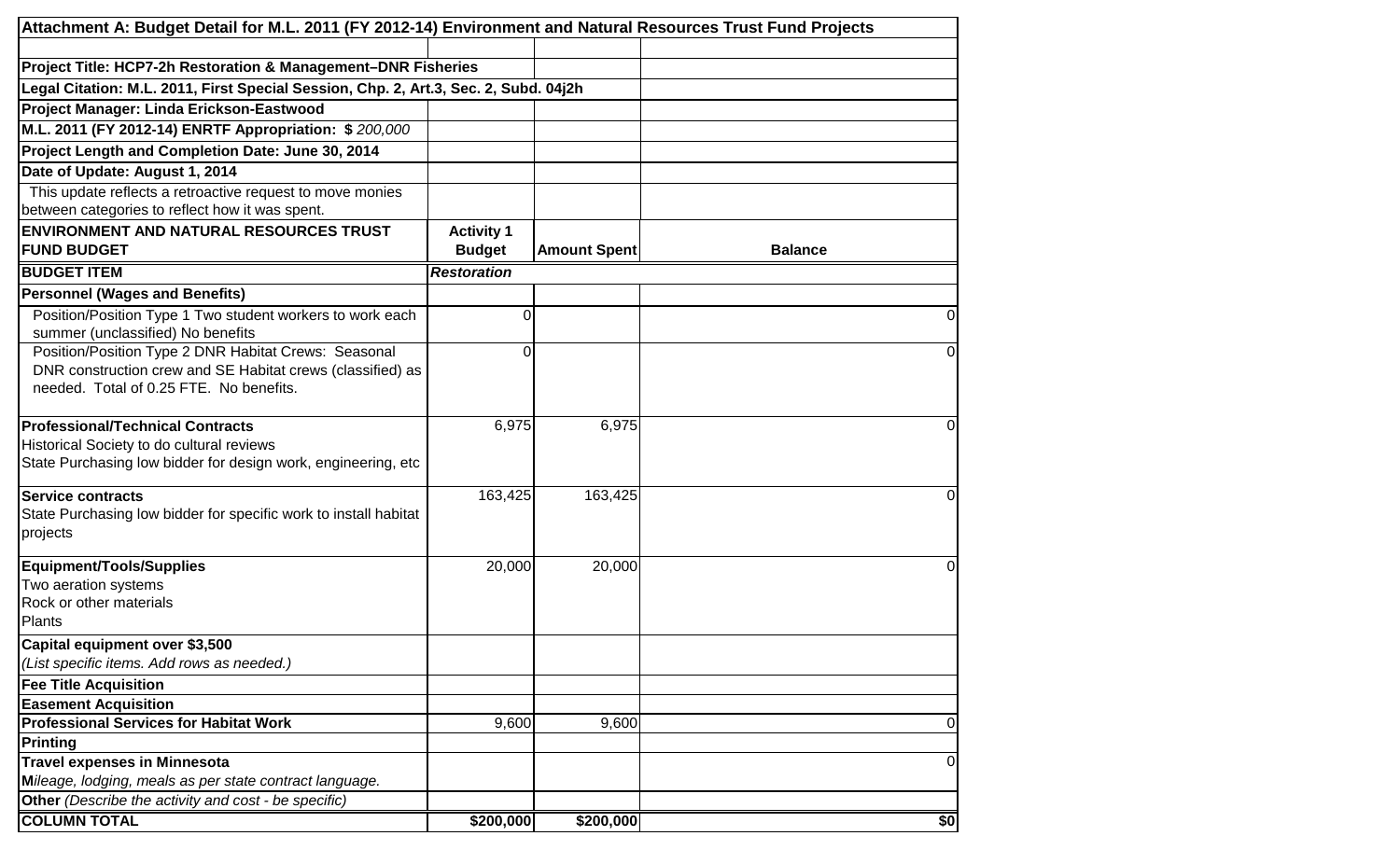#### **Environment and Natural Resources Trust Fund M.L. 2011 Acquisition/Restoration List**

#### *INSTRUCTIONS:*

*1. Fill in "Project Title", "Project Manager Name", and "M.L. 2013 ENRTF Appropriation" below.* 

2. For each individual acquisition or restoration parcel that is being considered as possible/proposed under this appropriation, please indicate a parcel name, geographic coordinates, estimated cost, estimated annual PILT liabiilties, ecological significance, activity description, # of acres, # of shoreline miles (if applicable), proposed final holder of any fee title or conservation easement, and status. One row per individual land parcel. *rows as necessary .*

3. Use the "Notes" section at the bottom of the page to provide any additional information pertaining to the acquisition list. If there is any requested information you are unable to provide for any of the parcels, please *an explanation here.* 

*4. Delete this row containing these instructions and any unused rows before submission.*

#### *Columns*

*#: Number each parcel 1 through the total number of parcels.*

*Acquisition or Restoration Parcel Name: Provide a working title or name used to identify each parcel/restoration area.*

Geographic Coordinates: Provide latitude and longitude coordinates for the location of the parcel - preferably the center of the parcel (centorid). Provide latitude and longitude coordinates for the location of the parcel *preferably the center of the parcel (centorid). Coordinates should be in the format: [Degrees]° [Minutes]' [Seconds]" [Hemisphere].*

*Estimated Cost: Provide an estimated cost for the parcel.*

Estimated Annual PILT Liabilities: If an acquisition will result in payment-in-lieu-of-taxes (PILT) liabilities for the state to a local government, provide an estimated annual cost of those liabilities. Otherwise indicate *County: County in which the parcel is located.*

*Ecological Significance: Indicate the type of ecosystem that exists on a parcel (e.g., prairie, forest, wetland, savanna) and provide a description of the ecological significance particular to the parcel.*

Activity Description: Provide a description of the activity or activities to occur on the parcel (e.g., fee title acquisition, conservation easement acquisition, site preparation, removal of woody vegetation). For conserva *easements indicate whether the easement would be donated or purchased.*

*# of Acres: Indicate the size of the parcel to be acquired or restored in acres.*

*# of Shoreline Miles (if applicable): If applicable, i ndicate the number of shoreline miles being impacted.*

*Type of Landowner: Indicate the type of current landowner (e.g., private individual/trust, non-profit organization, for-profit entity)*

*Proposed Fee Title or Easement Holder (if applicable): For land acquisition, indicate the organization or entity that will hold title of lands once acquired.*

Status: Indicate the status of the parcel (e.g., engaged in landowner negotiations, no longer in consideration, restoration activities underway). Update the status as it changes over the course of the appropriation.

**Project Title: HCP VII - Restoration & Management - DNR Fisheries (2h)**

**Legal Citation: M.L. 2011, First Special Session, Chp. 2, Art.3, Sec. 2, Subd. 04j2h**

**Project Manager:** *Linda Erickson-Eastwood*

**Organization:** *MN DNR*

**M.L. 2011 ENRTF Appropriation:** *\$ 200,000*

**Project Length and Completion Date: 3** *Years, June 30, 2014*

**Date of Report: August 2014**

|                |                                  |                | <b>Geographic Coordinates</b> |                        |                    |               |                                                                   |                        |            |              |            | <b>Proposed Fee</b><br>Title or |                    |
|----------------|----------------------------------|----------------|-------------------------------|------------------------|--------------------|---------------|-------------------------------------------------------------------|------------------------|------------|--------------|------------|---------------------------------|--------------------|
|                | <b>Acquisition or</b>            |                | Format: [Deg.]° [Min.]'       |                        | <b>Estimated</b>   |               |                                                                   |                        |            | # of         |            | <b>Easement</b>                 |                    |
|                | <b>Restoration</b>               |                | [Sec.]" [Hemis.]              | <b>Estimated</b>       | <b>Annual PILT</b> |               |                                                                   | <b>Activity</b>        |            | Shoreline    | Type of    | Holder                          |                    |
| #              | <b>Parcel Name</b>               | Latitude       | Longitude                     | Cost                   | <b>Liabilities</b> | County        | <b>Ecological Significance</b>                                    | <b>Description</b>     | # of Acres | <b>Miles</b> | Landowner  | (if applicable)                 | <b>Status</b>      |
|                |                                  |                |                               |                        |                    |               | Improve water quality and                                         |                        |            |              |            |                                 |                    |
|                | Diamond/Hubbard                  |                |                               |                        |                    |               | fish/wildlife habitat by preventing<br>carp from entering wetland |                        |            |              |            | <b>DNR Fisheries</b>            |                    |
|                |                                  | 45° 10'        | 94°49'                        |                        |                    |               |                                                                   |                        |            |              |            |                                 |                    |
|                | Lake Fish Barrier                | 18.1"N         | 17.1"E                        | Š.                     |                    |               | complex which drains into Public                                  | <b>Install Fish</b>    |            |              |            | Fish Trap                       |                    |
|                | Kandiyohi County<br>Swenson Lake |                |                               | 65,973 \$              |                    | Kandiyohi     | <b>Fishing Lake</b>                                               | Barrier                | 2,200      |              | 17 Private | Easement                        | Completed 12/4/12  |
|                | Aeration Kandiyohi               | 45° 16'        | $95^\circ 8'$                 |                        |                    |               | Prevent Winterkill in Public                                      | <b>Install Surface</b> |            |              |            |                                 |                    |
| 2              | County                           | 17.7"N         | 10.2"E                        | Ŝ.<br>$15,713$ \$      |                    | Kandiyohi     | <b>Fishing Lake</b>                                               | Aerators               | 109        |              | 2 Public   | <b>NA</b>                       | Completed 6/24/12  |
|                |                                  |                |                               |                        |                    |               |                                                                   |                        |            |              |            | <b>DNR Waters</b>               |                    |
|                |                                  |                |                               |                        |                    |               | Reduce erosion, enhance stream                                    |                        |            |              |            | Dam/Fisheries                   |                    |
|                | Hawk Creek                       | 45° 10'        | $95^\circ$ 0'                 |                        |                    |               | channel formation, improve                                        | Stream                 |            |              |            | Fish Trap                       | Completed by       |
| 3              | <b>Headwaters Project</b>        | 18"N           | 42.7"E                        | Š.<br>63,499           | .\$                | Kandiyohi     | habitat                                                           | Restoration            |            |              | 0.6 Public | Easement                        | 6/30/14            |
|                |                                  |                |                               |                        |                    |               |                                                                   | Wetland                |            |              |            |                                 |                    |
|                |                                  | 44° 15'        | 93° 32'                       |                        |                    |               |                                                                   | Creation/Restor        |            |              |            |                                 | Completed          |
| 4              | Horshoe Lake AMA                 | 47.1" N        | 31.6" E                       | Ŝ.<br>64,589           | l s                | 7,275 LeSueur | <b>Wetland Creations/Restoration</b>                              | ation                  | 85.2       |              | 1 AMA      |                                 | $0$ 12/30/13       |
|                |                                  | 44° 4' 52.9"   | 93° 31' 6.0'                  |                        |                    |               |                                                                   |                        |            |              | City of    |                                 |                    |
| 5              | Loon Lake Aeration               |                |                               | 9,990                  | Is                 | Waseca        | Sustainable Urban Fishery                                         | Aeration               |            | 125 N/A      | Waseca     |                                 | 0 Completed 6/7/13 |
|                |                                  |                |                               |                        |                    |               | Improve water quality and                                         |                        |            |              |            |                                 |                    |
|                |                                  |                |                               |                        |                    |               | fish/wildlife habitat by preventing                               |                        |            |              |            |                                 |                    |
|                | Diamond/Hubbard                  |                | $94^{\circ}49'$               |                        |                    |               | carp from entering wetland                                        |                        |            |              |            | <b>DNR Fisheries</b>            |                    |
|                | Lake Fish Barrier                | 45° 10'        |                               |                        |                    |               | complex which drains into Public                                  | Install Fish           |            |              |            | Fish Trap                       |                    |
| 6              | Kandiyohi County<br>Swenson Lake | 18.1"N         | 17.1"E                        | Ŝ.<br>65,973 \$        |                    | Kandiyohi     | <b>Fishing Lake</b>                                               | Barrier                | 2,200      |              | 17 Private | Easement                        | Completed 12/4/12  |
|                | Aeration Kandiyohi               | 45° 16'        | $95^\circ 8'$                 |                        |                    |               | Prevent Winterkill in Public                                      | <b>Install Surface</b> |            |              |            |                                 |                    |
| $\overline{7}$ | County                           | 17.7"N         | 10.2"E                        | \$<br>15,713           | I \$               | Kandivohi     | <b>Fishing Lake</b>                                               | Aerators               | 109        |              | 2 Public   | <b>NA</b>                       | Completed 6/24/12  |
|                |                                  |                |                               |                        |                    |               |                                                                   |                        |            |              |            | <b>DNR Waters</b>               |                    |
|                |                                  |                |                               |                        |                    |               | Reduce erosion, enhance stream                                    |                        |            |              |            | Dam/Fisheries                   |                    |
|                | Hawk Creek                       | $45^\circ 10'$ | $95^\circ$ 0'                 |                        |                    |               | channel formation, improve                                        | Stream                 |            |              |            | Fish Trap                       | Completed by       |
| 8              | <b>Headwaters Project</b>        | 18"N           | 42.7"E                        | Ŝ.<br>63,499           | \$                 | Kandiyohi     | habitat                                                           | Restoration            | J.         |              | 0.6 Public | Easement                        | 6/30/14            |
|                |                                  |                |                               |                        |                    |               |                                                                   | Wetland                |            |              |            |                                 |                    |
|                |                                  | 44° 15'        | 93° 32'                       |                        |                    |               |                                                                   | Creation/Restor        |            |              |            |                                 | Completed          |
|                | 9 Horshoe Lake AMA               | 47.1" N        | 31.6" E                       | $\mathsf{S}$<br>64.589 | .\$                | 7.275 LeSueur | <b>Wetland Creations/Restoration</b>                              | ation                  | 85.2       |              | 1 AMA      |                                 | $0$ 12/30/13       |
|                |                                  | 44° 4' 52.9"   | 93° 31' 6.0'                  |                        |                    |               |                                                                   |                        |            |              | City of    |                                 |                    |
|                | 10 Loon Lake Aeration            | N              |                               | 9,990                  | ¢                  | Waseca        | Sustainable Urban Fishery                                         | Aeration               |            | 125 N/A      | Waseca     |                                 | 0 Completed 6/7/13 |
|                | <b>NOTES:</b>                    |                |                               |                        |                    |               |                                                                   |                        |            |              |            |                                 |                    |
|                |                                  |                |                               |                        |                    |               |                                                                   |                        |            |              |            |                                 |                    |